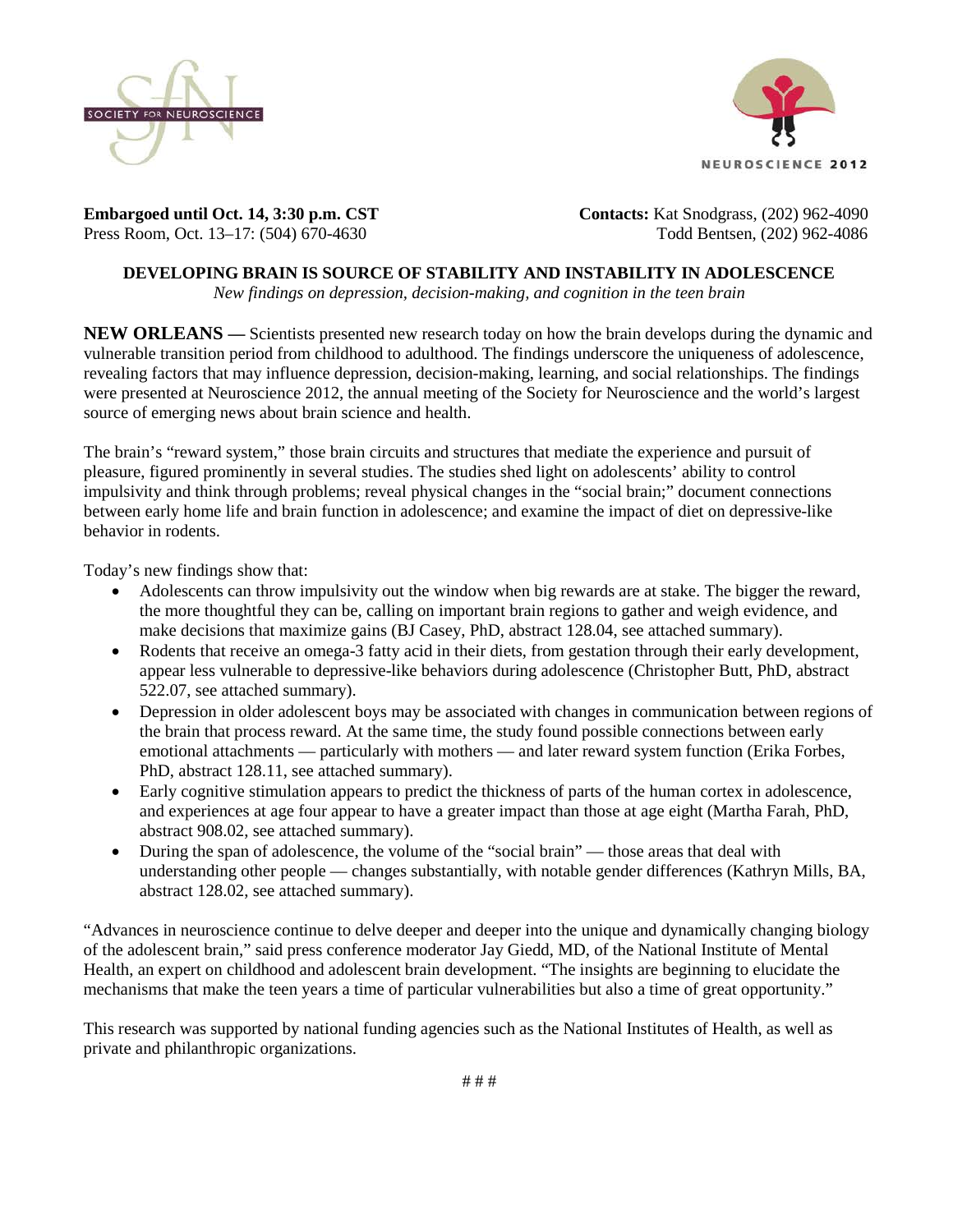### **Abstract 128.04 Summary**

**Senior author: BJ Casey, PhD** Weill Cornell Medical College New York, N.Y.

(212) 746-5832 bjc2002@med.cornell.edu

## **Driven by Reward, Adolescents Can Harness Impulsivity**

*Teens take more time than adults to ponder their decisions when big rewards are at stake*

While adolescents may be known more for their impulsivity than sound decision-making, new findings show that they take more time than adults to gather and weigh the facts when rewards are at stake. And the bigger the reward, the more time they take. This shows that incentives can be used to help adolescents overcome their impulsivity and harness their brain power, according to the findings presented at Neuroscience 2012, the annual meeting of the Society for Neuroscience and the world's largest source of emerging news about brain science and health.

The brain's reward system mediates the pursuit of pleasure. While it evolved to reinforce behaviors needed for species survival — like eating and sex — it can be activated by a range of activities from drugs to drag racing. In adolescents, this reward system is easily activated, fueling a tendency to act on impulse. But the pursuit of rewards can also help adolescents engage in higher-level thinking, according to new work in a study by senior author BJ Casey, PhD, at Weil Cornell Medical College.

To understand relationships between age and reward sensitivity, the researchers asked adolescents and adults to observe a cloud of randomly moving dots and select the direction in which they were moving. Correct responses came with either a small or large reward. Brain images collected using functional magnetic resonance imaging (fMRI) during the task enabled researchers to correlate behavior with function in different brain regions.

This research showed that in adolescents — but not in adults — the prospect of larger rewards ramped up activity in key regions of the brain's reward system. Adolescents also took longer to make a decision when larger rewards were at stake, a time increase that corresponded with greater recruitment of brain regions thought to be involved in the accumulation and weighing of evidence.

"The three leading causes of death in teens in the United States — accidental death, suicide, and homicide — are preventable," Casey said. "Clearly, some terrible decisions are being made. But our research shows that adolescents can and will control their impulses and think through problems when rewards are at stake."

Research was supported with funds from the National Institutes of Health.

Scientific Presentation: Sunday, Oct. 14, 8–11:15 a.m., Room 291

128.04, Adolescents wait rather than react impulsively when incentives are at stake \*T. TESLOVICH, **B. J. CASEY**; Dept. of Neurosci., Weill Cornell Med. Col., New York, NY

TECHNICAL ABSTRACT: A perceptual decision task is used to show that both adolescents and adults are sensitive to incentives, but in paradoxically different ways: whereas adults are quicker to make decisions when a large reward is at stake, adolescents are slower. This behavioral pattern is paralleled by enhancement of ventral striatal activity for adolescents for larger rewards. These differential reward biases on reaction time were associated with increased dorsolateral prefrontal activity. These findings suggest that adolescents are capable of waiting rather than reacting impulsively with sufficient incentive and have implications for optimizing adolescent choice behavior in the real world**.**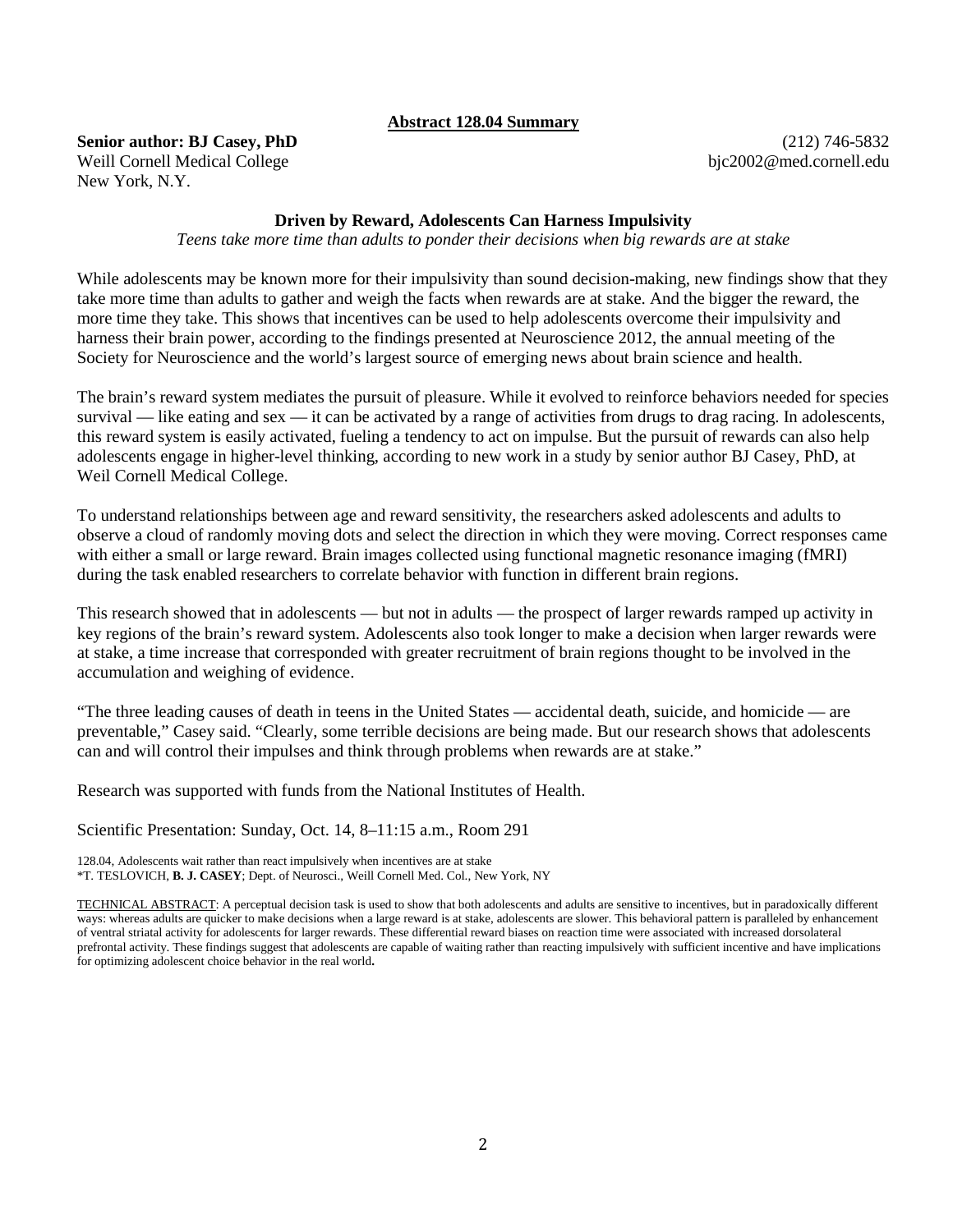## **Abstract 522.07 Summary**

### **Coauthor: Christopher M. Butt, PhD** DSM Nutritional Products Boulder, Colo.

(303) 357-2841 Chris.Butt@DSM.com

# **Diet Appears to Impact Depression-Like Symptoms in Adolescent Rat Study**

*Consuming a specific omega-3 fatty acid throughout development may protect rodents from depression-like states*

A rodent study shows that when sufficient amounts of docosahexaenoic acid (DHA), an omega-3 fatty acid, are in the diet from gestation through puberty, young rats are less likely to exhibit depressive-like behaviors. The rats were tested in a model of depression, and their blood was tested for biochemical signs that have been associated with depression in humans. The findings were presented at Neuroscience 2012, the annual meeting of the Society for Neuroscience and the world's largest source of emerging news about brain science and health.

"The incidence of major depression in humans jumps from approximately 4 percent at age 12-13, to 12 percent at age 16-17," said Christopher Butt, principal scientist of the neuroscience group at DSM Nutritional Products. "While additional studies are needed, this rodent study provides a starting point for investigating the potential connection between nutrition and mood disorders among human adolescents."

Omega-3 fatty acids have been reported to support better mood in adult rodents, but whether a specific omega-3, such as DHA, is important in this context had not been evaluated until now. Furthermore, the developmental effects of DHA on depressive-like behaviors have not been evaluated before. During pregnancy and nursing, DHA is transferred from the mother to her offspring. In the study, pregnant rats were fed diets that were either enriched with algal DHA or deprived of DHA during pregnancy and nursing. The male offspring were then weaned from their mother's milk and provided either a DHA-rich or DHA-deficient diet.

Researchers assessed the offspring's escape behaviors during a forced swim test both before and after puberty. Blood samples were then tested for brain chemicals associated with depression. Data were obtained from 16 animals from each of the four study arms at both time points.

The study found that after puberty, depressive-like behavior and its associated biomarkers were worse in DHA– deficient offspring compared with animals given sufficient levels of DHA throughout life.

Research was supported by DSM Nutritional Products and was performed in-house at DSM using DSM's algal oil.

Scientific Presentation: Tuesday, Oct. 16, 8–10:45 a.m., Room 273

522.07, Dietary supplementation with DHA improves depression-like behaviors that emerge during puberty \*M. J. WEISER, A. E. GARRISON, **C. M. BUTT**, N. SALEM, Jr.; Neurosci., DSM, Boulder, CO; Neurosci., DSM, BOULDER, CO; Neurosci., DSM,

Columbia, MD

We sought to address these questions by 1) feeding pregnant rats with diets sufficient or deficient in DHA during gestation and lactation, 2) weaning their male offspring to diets that were sufficient or deficient in DHA, and 3) assessing depression-related behaviors (forced swim test) and plasma biomarkers (BDNF, serotonin, and melatonin) in the offspring before and after puberty.

TECHNICAL ABSTRACT: Docosahexaenoic acid (DHA) is an important omega-3 polyunsaturated fatty acid that is implicated in neurodevelopment, and it is acquired during gestation and lactation by way of maternal transfer to the offspring. Although sufficient omega-3 intake has been associated with better mood in adult rodents, it is unknown whether DHA specifically influences affective behavior in the offspring when DHA is provided through the maternal diet or in the post-weaning diet.

No dietary effects were detected when the offspring were evaluated before puberty. In contrast, after puberty depressive-like behavior and its associated biomarkers were worse in DHA-deficient offspring compared to animals with sufficient levels of DHA. Post-pubertal offspring whose mothers were fed sufficient levels of DHA and were then maintained on a DHA-sufficient diet after weaning exhibited lower passive coping behavior (immobility), higher active coping behavior (climbing), and higher plasma levels of BDNF, serotonin, and melatonin than DHA-deficient offspring. Furthermore, in post-pubertal offspring whose mothers were fed a DHA-deficient diet, DHA supplementation after weaning improved active coping behavior and plasma melatonin, but it did not improve passive coping behavior or plasma BDNF and serotonin. These findings suggest that maintaining sufficient DHA levels throughout development may increase resiliency to emotional stressors and decrease susceptibility to mood disorders that commonly arise during adolescence.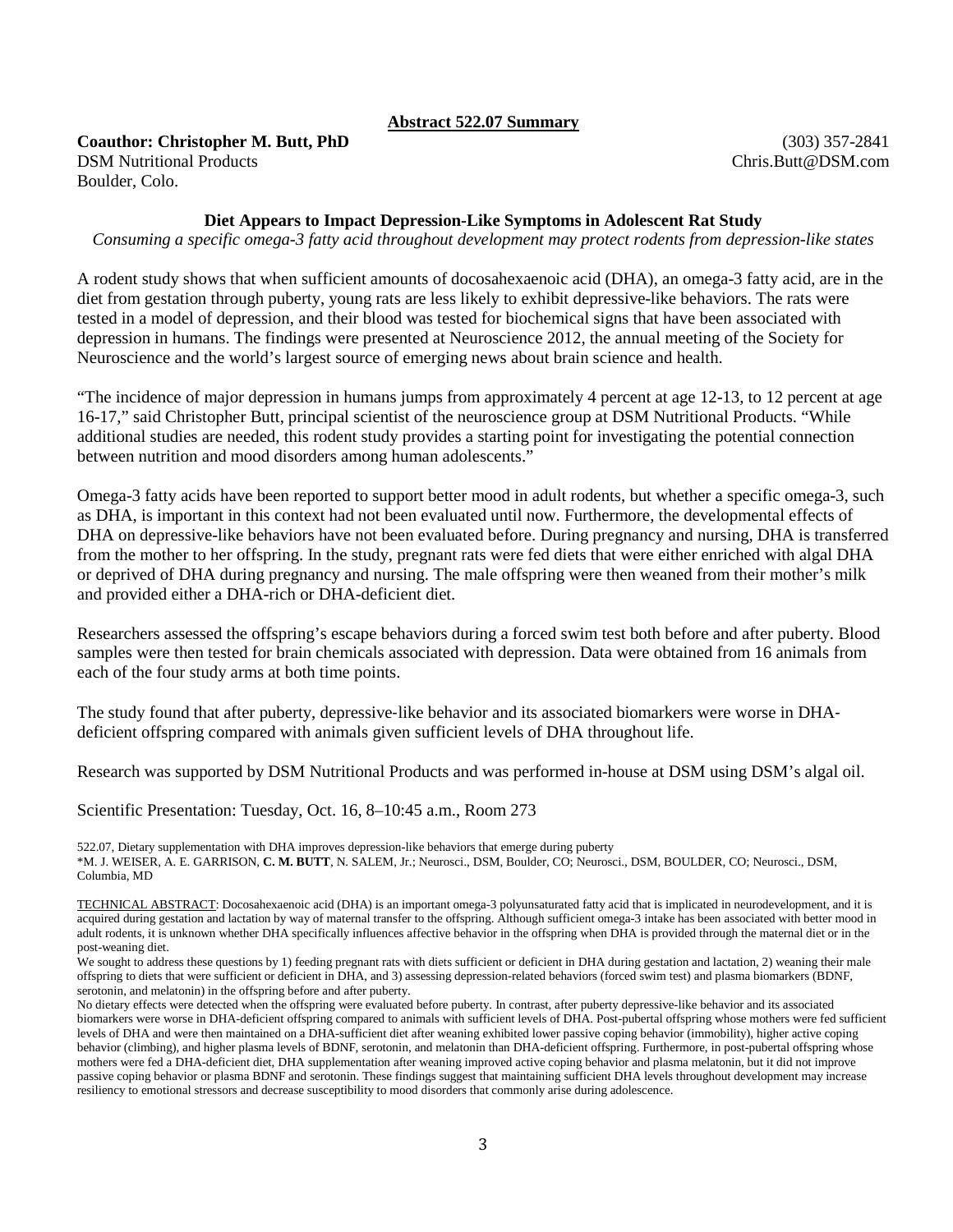# **Abstract 128.11 Summary**

## **Lead Author: Erika Forbes, PhD**

University of Pittsburgh School of Medicine Pittsburgh, Pa.

(412) 383-5438 forbese@upmc.edu

## **Brain's Reward System Fails to Pull Together in Adolescent Depression**

*New evidence of how experience, behavior, and brain function develop together to impact depression*

Depression in late-adolescent boys appears associated with changes in the coordinated functioning of two key parts of the brain's reward system, according to a first-time finding presented at Neuroscience 2012, the annual meeting of the Society for Neuroscience and the world's largest source of emerging news about brain science and health.

Researchers have previously suggested that adolescent changes in the brain's reward system play a critical role in the development of depression, as a muted pleasurable response to rewards may set the brain up for depression. The current study, led by Ericka Forbes, PhD, at the University of Pittsburgh School of Medicine, zeros in on precise parts of the brain that appear to lose their ability to function well together. The study also found possible connections between early mother-child emotional behavior and later reward system function.

The researchers followed the development of 113 boys from age 10 to age 20. Over the years, they assessed the boys for clinical depression (at ages 12, 15, and 20). They also observed parent-child interactions at ages 10, 11, and 12. Then, at age 20, they assessed neural response to reward using functional magnetic resonance imaging during a monetary reward task.

For those boys who had been depressed at any point in their lives, two key parts of the reward system had developed a strong, opposite association: when the ventral striatum, the area of the brain associated with reward motivation and pleasure, was less responsive, the medial prefrontal cortex, which regulates reward signaling, was more responsive. When considering emotional development, the researchers found that those boys who had warmer relationships with their mothers at ages 10 and 12 had an increased amygdala response to reward at age 20.

"These findings demonstrate the value of studying adolescent neural response to reward along with early development to understand how experience, behavior, and brain function develop together," Forbes said.

Research was supported with funds from the National Institute on Drug Abuse and National Institute of Mental Health.

Scientific Presentation: Sunday, Oct. 14, 8–11:15 a.m., Room 291

128.11, Depression and the adolescent brain: Ventral striatal connectivity in response to reward

**E. FORBES**, S. MUSSELMAN, \*K. O'HEARN, S. SITNICK, D. SHAW; Psychiatry, Univ. of Pittsburgh Sch. of Med., PITTSBURGH, PA; Psychiatry, Univ. of Pittsburgh Sch. of Med., Pittsburgh, PA; Psychology, Univ. of Pittsburgh, PITTSBURGH, PA

TECHNICAL ABSTRACT: Adolescence is a developmental period in which neural reward circuits are undergoing dramatic changes and risk for depression rises sharply. Given that disrupted reward function has been proposed as an endophenotype of depression (Hasler et al., 2004), developmental neuroscience models have postulated that adolescent changes in neural reward systems play a critical role in the etiology and pathophysiology of this disorder (Davey et al., 2008). While altered responding to reward in the striatum and medial prefrontal cortex (mPFC) has been consistently associated with depression (Forbes & Dahl, 2012), the functional association between these regions has not been investigated directly. Furthermore, while brain-behavior investigations have revealed correlations between function in these regions and positive affect, the association of adolescent neural response to reward with affective development has not been examined. As part of a longitudinal study of risk for psychopathology, we examined whether functional connectivity between the ventral striatum and the mPFC was associated with a history of depression and with earlier positive affect behavior. Participants were 113 male 20-year-olds (52% European-American, 40% African American, 8% other), 18 with a history of depression. Neural response to reward was assessed at age 20 using functional magnetic resonance imaging in a Siemens Trio 3T scanner during a monetary reward task. Imaging data were preprocessed in Statistical Parametrical Mapping 8 (SPM8) and analyzed using psychophysiological interaction (PPI) in SPM8, with the ventral striatum as seed region. Depression was assessed using the Kiddie Schedule for Affective Disorders and Schizophrenia (Kaufman et al., 1997) at age 12 and 15 and the Structured Clinical Interview for DSM-IV-TR (First et al., 2002) at age 20. Positive affect was observed during parent-child interactions at ages 10, 11, and 12. History of depressive disorder was associated with greater negative functional connectivity between the ventral striatum and the mPFC (313 voxels,  $t = 4.28$ ,  $p < .001$ , [8, 55, -8]) during reward outcome. Positive affect at age 10 and 12 was correlated with neural response to reward at age 20. Additional analyses will explore the association between behavior at ages 10-12 and functional connectivity at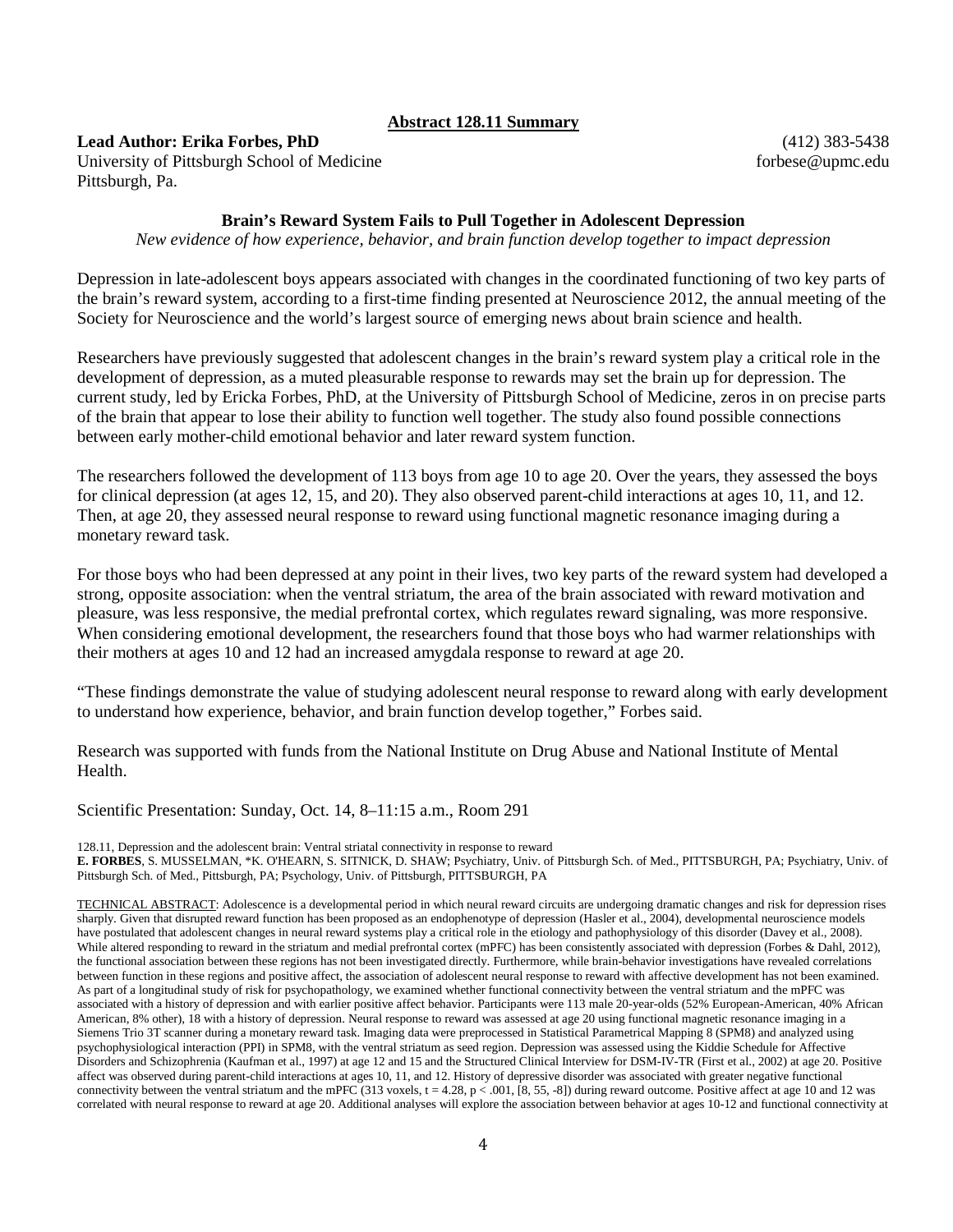age 20. Our results underscore the importance of longitudinal designs for understanding the developmental neuroscience of affective disorders. By examining behavior and depression in relation to brain function up to 10 years later, we were able to place the possible blunting of striatal response, a neural mechanism of depression, into a developmental context.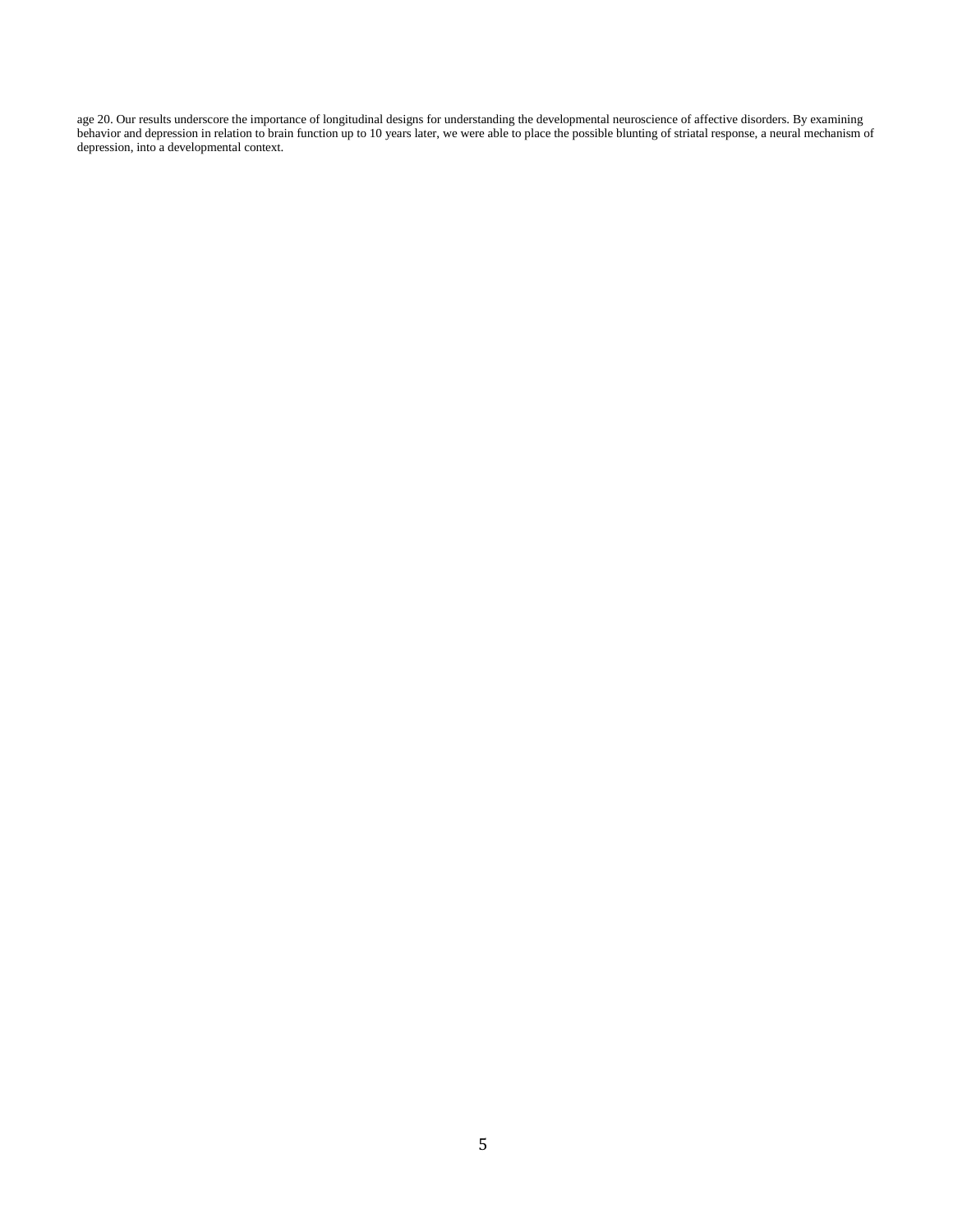#### **Abstract 908.02 Summary**

**Lead author: Martha Farah, PhD** University of Pennsylvania Philadelphia, Pa.

(267) 242-6801 mfarah@psych.upenn.edu

#### **There's No Place Like Home**

*Early home environments influence architecture of brain's outer layer in late adolescence*

The number of books in a home and the way a parent addresses a child help paint a picture of childhood experience, in all its variation. Now, new findings based on a decades-long study show that variation in experience may alter brain structure in adulthood. The findings were presented at Neuroscience 2012, the annual meeting of the Society for Neuroscience and the world's largest source of emerging news about brain science and health.

The study by lead author Brian Avants, PhD, at the University of Pennsylvania, found that the degree of cognitive stimulation in the home predicted the thickness of certain regions of the cortex, the brain's outer layer. The effect was independent of mothers' intelligence, as well as the degree of parental nurturance. In addition, experience at age four had a bigger impact than experience at age eight, indicating that early life is truly a developmentally sensitive period.

The study was based on a group of children followed for more than 20 years. The research team visited the homes of the children when they were four and eight years old, and conducted detailed observational evaluations. More than 10 years later, the team used neuroimaging to collect detailed brain images of the participants. Then Avants used computational anatomy to extract images of cortical thickness that could be related to the analyses of the children's early home environment. The results showed that childhood home environment predicts frontal and temporal cortical thickness in the young adult brain.

"These findings underscore the human brain's sensitivity to its early environment," Farrah said. "They provide powerful evidence that even relatively minor variations within the normal range of home experience can affect brain development over a lifetime."

Research was supported by the National Institute on Drug Abuse and National Institute of Mental Health.

Scientific Presentation: Wednesday, Oct. 17, 2–3 p.m., Hall F-J

908.02, Early childhood home environment predicts frontal and temporal cortical thickness in the young adult brain \*B. AVANTS, L. BETANCOURT, J. GIANNETTA, G. LAWSON, J. GEE, **M. FARAH**, H. HURT; Philadelphia, PA; Children's Hospital of Philadelphia, Philadelphia, PA; Univ. of Pennsylvania, Philadelphia, PA

TECHNICAL ABSTRACT: *Introduction*: Evidence from animal models suggests that the early environment has long-term consequences on later cognitive functioning and brain development. Little work has been performed in human subjects to test whether normal variation in early experience has measurable long term effects on the brain [1,2].

*Methods*: Our analysis leverages 64 participants from a low socioeconomic status background who were followed from birth and who underwent T1 and diffusion tensor (DT) MR imaging on a Siemens 3T Trio. Each subject underwent the HOME assessment at age 4. MRI was collected later in life in both 29 male (a.a. =  $19.4 \pm 1.17$ ) and 35 female (a.a. = 19.1  $\pm$  1.30) subjects. Differences in the age of the cohort distribution and in parental IQ between males and females are not significantly different. Each subject also underwent the HOME assessment at age 4 which is a questionnaire that may be used to quantify a more cognitively stimulating and emotionally supportive home. In this work, we use neuroimaging and machine learning-based statistics to efficiently test the hypothesis that networks supporting cognition should be enhanced by increased stimulation and nurturance during childhood. Our statistical model, implemented in the R programming language, controls for age, gender and parental IQ.

*Results and Discussion*: Our results show, for the first time, that cortical thickness in early adulthood is reduced (independently from parental IQ) by increased quality of the home environment at age 4. These results, which identify a novel network of cortical regions that are directly influenced by parental behavior, appear in Figure 1. A further analysis revealed that the temporal lobe regions are related to verbal comprehension as measured near the time of imaging. This is one of the few studies to confirm the effect of normal variability in the home on neuroanatomy.

<sup>[1]</sup> van Praag H et al Nat Rev Neurosci 1: 191–198.

<sup>[2]</sup> Duncan GJ et al Child Dev 65: 296–318.